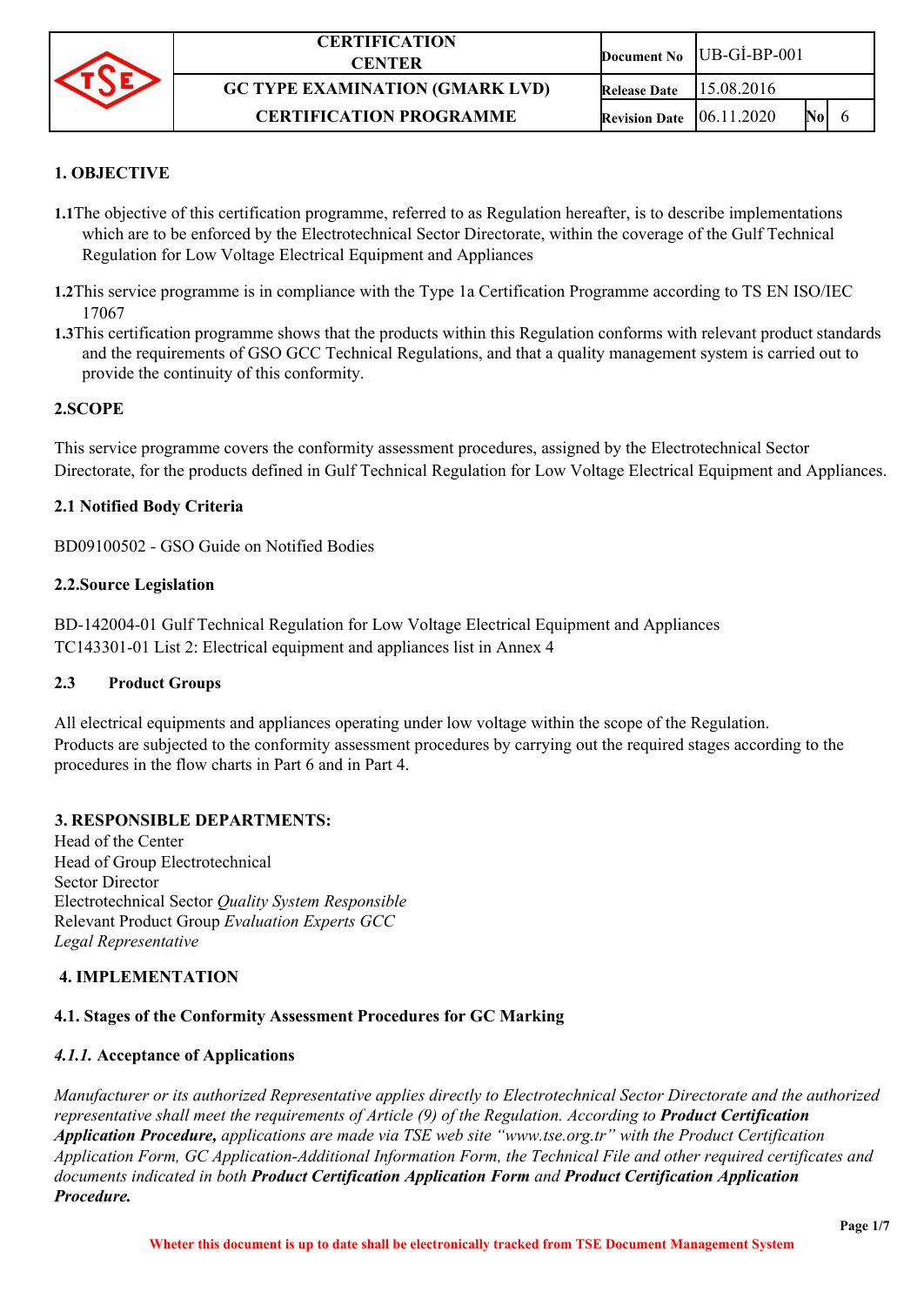| <b>CERTIFICATION</b><br>CENTER         |                                    | Document No $ UB-GI-BP-001$ |  |  |
|----------------------------------------|------------------------------------|-----------------------------|--|--|
| <b>GC TYPE EXAMINATION (GMARK LVD)</b> | <b>Release Date</b>                | 15.08.2016                  |  |  |
| <b>CERTIFICATION PROGRAMME</b>         | <b>Revision Date</b> $ 06.11.2020$ |                             |  |  |

*Application File shall be assessed according to Product Certification Application Procedure by the administrative officer. After the administrative control, an evaluation expert and a reviewer expert are assigned to the application file by the manager of Electrotechnical Sector Directorate. Final application check shall be carried out by the relevant evaluation expert and the applicant will be informed about nonconformities in the Technical File by a GC LVD Technical File Assessment Form filled by the evaluation expert. As a result of the assessment, certification procedures are initiated for files, which are deemed appropriate for carrying out conformity assessment services.*

*Even if the importer is different than the manufacturer, the manufacturer shall supply all the necessary documentation about the product and manufacturing process control. The legal arrangement or declaration between the manufacturer and the importer, which contains the permission of using trade mark and production, shall be supplied to TSE. The importer shall meet the requirements of Article (10) of the Regulation.*

### **4.1.2 Implementation**

### **4.1.2.1 Introduction**

Conformity assessment procedures for GC marking are given in flow charts given in Clause 6 of this certification programme. Conformity assessment models in these charts are described below:

### **4.1.2.2. Conformity Assessment by the Producer - Type Examination**

G MARK certification under this certification programme is a Type examination and conformity assessment according to Gulf Technical Regulation for Low Voltage Electrical Equipment and Appliances. *The manufacturer shall prepare an appropriate technical file which reflects the safety of the products and reliability of the internal production control and has to supply quality system certificates and some internal procedures about production process asked by the Notified Body. The technical file served by the applicant shall include detailed information about product, design documents, test reports issued by TSE Laboratories, IECEE-CB Schemes or other subcontracted labs, risk analysis, Arabic user manual and packaging information …etc.*

*All necessary documents supplied by the manufacturer shall be assessed by the evaluation expert in accordance with Product Certification Outcome Assessment Procedure. Also post examination certification procedures are conducted with National deviations of the Gulf countries, from which the relevant products are specified to be imported and GC National Deviations List shall be considered for the deviation assessment of the products. These national differences are researched from customs legislations and national standards, such as SASO (Saudi Arabia), PAI (Kuwait), DGSM (Oman), QS (Qatar), which include these deviations, are considered during assessment procedures of the products subjecting to the application.* GC Evaluation Report is prepared by using **GC Examination and Outcome Assessment Form** as a result of the examination and is submitted to Certification Committee with all other reports evaluated along with the **GC Examination And Outcome Assessment Form**.

*In case of positive decision of Certification Committee, Type Examination Certificate shall be issued according to Certificate Issuing Procedure.* **GC Marking Type Examination Certificate** shall be issued also in accordance with GSO document "*The Essential Items For Certificates Issued By The GSO Notified Bodies". The certificate is sent to company electronically for checking 10 working day is given to the applicant for the confirmation. Applicant have to*  inform the TSE about changes in the application form and and invoice. If the applicant do not respond in 10 working *days, draft certificate is issued as the original certificate with the signature of the manager of Electrotechnical Sector Directorate then sent to applicant.*

*Moreover a written contract is signed by authorized person for confirmation of test reports and goods, accepting all responsibility in case of any failure in Gulf market and customs.*

*Manufacturer shall draw up a Manufacturer Declaration of Conformity, as referred to in paragraph (1) of Article (17) of the Regulation, and affix the Gulf Conformity Marking in accordance with the relevant gulf requirements related to Gulf*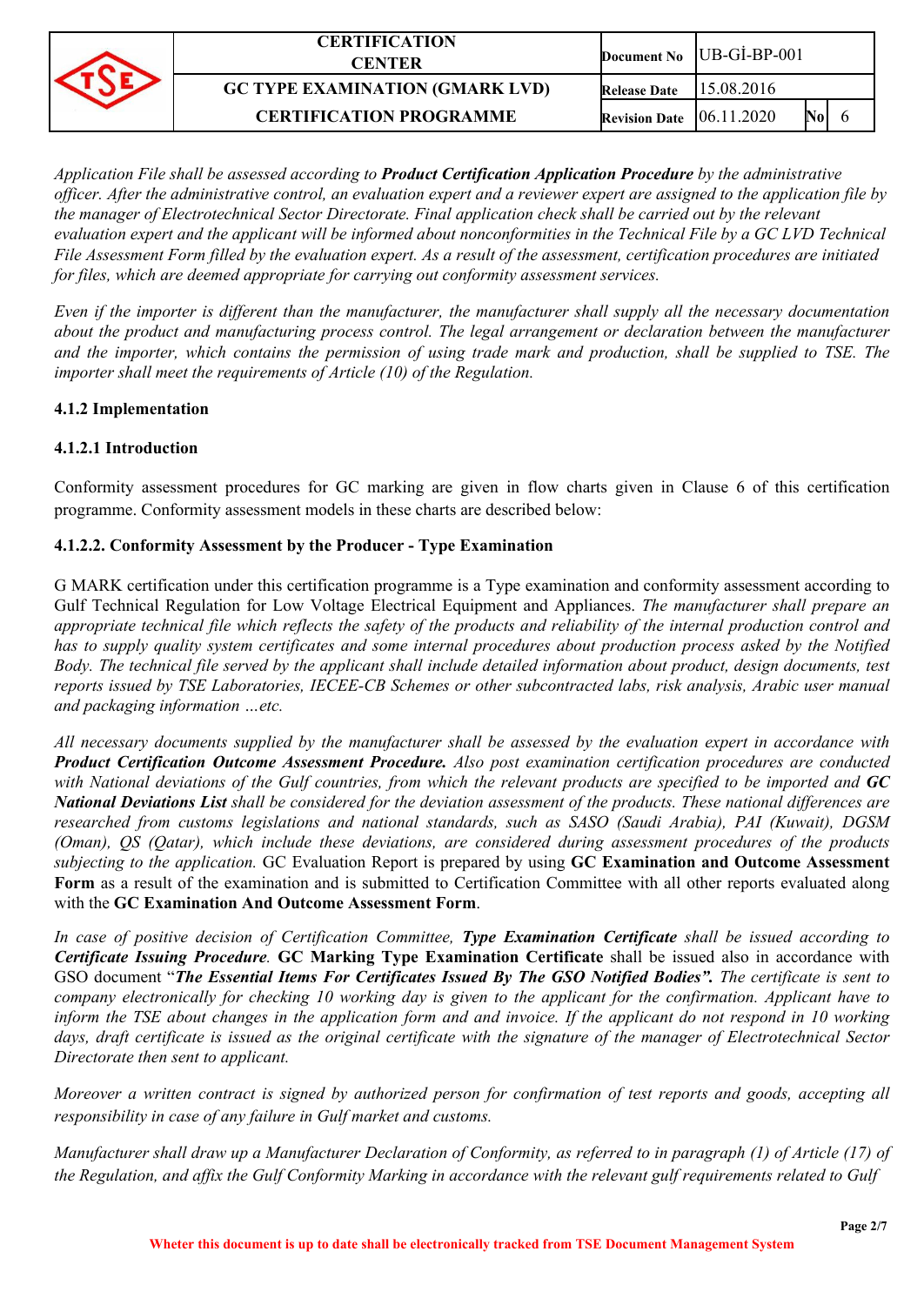| <b>CERTIFICATION</b><br>CENTER         |                                    | Document No $ UB-GI-BP-001$ |  |
|----------------------------------------|------------------------------------|-----------------------------|--|
| <b>GC TYPE EXAMINATION (GMARK LVD)</b> | Release Date                       | 115.08.2016                 |  |
| <b>CERTIFICATION PROGRAMME</b>         | <b>Revision Date</b> $ 06.11.2020$ | N0                          |  |

*Conformity Marking. On the contrary, the importer shall draw up a Manufacturer Declaration of Conformity, as referred to in paragraph (2) of Article (17) of the Regulation.*

As a result of any kind of sanction decision taken by the Certification Committee as Warning/Suspension/Decertification and the annulment of contract; **Procedure of the Sanctions to be Imposed on Certified Firms** shall be followed.

If necessary, authorized bodies and other notified bodies are notified of the results of conformity according to **External Notifications and Publication Procedure.**

## *4.2. Changes may effect the certification:*

## *4.2.1. Certification requirements*

*Current Gulf standards and SASO standards are available online on <https://www.gso.org.sa/store/gso/standards?lang=en>and <https://wasif.saso.gov.sa/Pages/User/Default.aspx> respectively.*

*For the publication date of international standards can be seen from the standardization bodies websites: [www.iec.ch,](http://www.iec.ch/)  [www.iso.org,](http://www.iso.org/) standards.cen.eu, etc.*

*The NB shall keep itsef informed and apprise its clients regarding any changes with in the scope of standardization and generally acknowledged state of the art.*

*If these changes indicate that approved type may no longer in compliance with the provisions of the valid GSO Technical Regulations, NB will decide on these changes whether require further investigation or not upon application of the client.*

If further investigation (inspection of samples, testing, document review, etc.) is required the NB shall inform the *manufacturer accordingly and the originally certified product is re-evaluated and the process regarded as "New application".*

*If the manufacturer does not apply to NB during the transition period defined by GSO in order to re-evaluate the products, the certification may be withdrawn according to Finalization of the Conformity Assessment Services Procedure.*

### *4.2.2. Modification made by manufacturer*

*The manufacturer shall inform TSE of all changes in approved type(s) / design(s) and QMS that may influence the conformity with essential requirements of the Gulf Technical Regulations in force or the conditions for validity of the certificate, in particular in case of a change to the manufacturing process, the raw materials or critical components of the electrical equipments and appliances.*

*Moreover, manufacturer shall not put products subjected to conformity assessment into market, unless all the changes are approved by TSE.*

*The difference between the modified product and the originally certified product shall be re-evaluated and the process follows the same steps as a new application.*

### *4.3 After Examining Processes*

# *4.3.1 Certificate Tracking*

*The validation, annulment, withdrawal and suspension procedures of the Certificate shall be conducted according to*  **Product Certification Outcome Assessment Procedure***.*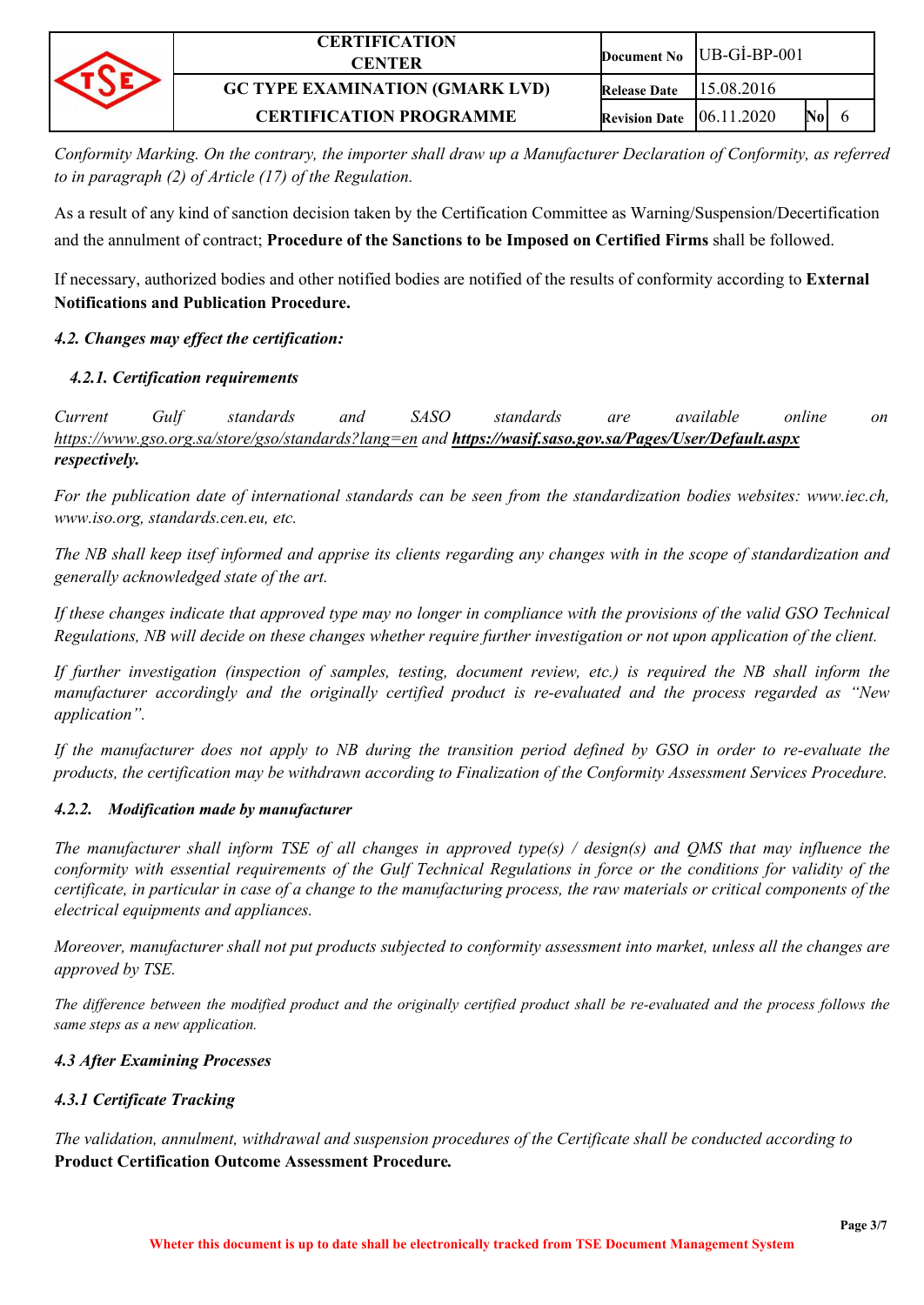| <b>CERTIFICATION</b><br><b>CENTER</b>  |                                    | Document No $ UB-GI-BP-001$ |  |
|----------------------------------------|------------------------------------|-----------------------------|--|
| <b>GC TYPE EXAMINATION (GMARK LVD)</b> | Release Date                       | 15.08.2016                  |  |
| <b>CERTIFICATION PROGRAMME</b>         | <b>Revision Date</b> $ 06.11.2020$ |                             |  |

It is required for the GC Certificates to be registered in GSO Certificate Tracking System as of 1 June 2016. *Additionally, GC mark ( with notified body number) and GCTS-QR code have to be attached on the certificate. Also the photos of product and packaging uploaded to the GSO GCTS system shall include GCTS code for the related product.*

*At the time of issuing the certificate, the Notified Body shall register the economic operator (manufacturer or importer) and certificate information in the database system provided by GSO for this purpose, following the currently valid instructions provided by GSO.*

*The GSO system will generate GCTS markings for use on the certificates and products. Whenever required by GSO the*  individual certificate marking shall be shown on the issued certificates in the required dimensions and position. *Example of individual certificate marking:*

*The GCTS for Certificates is composed by 3 elements as shown in figure 1:*



*Fig. 1: Configuration of the GCTS for Certificates*

- *1. Gulf Conformity Marking (G-Mark logo):*
- *2. Certificate tracking number:*



*XXX - YYYYY*

*ID number Serial number of the NB assigned to the certificate*

*3. The QR Code tracking the certificate:*



 *Location:*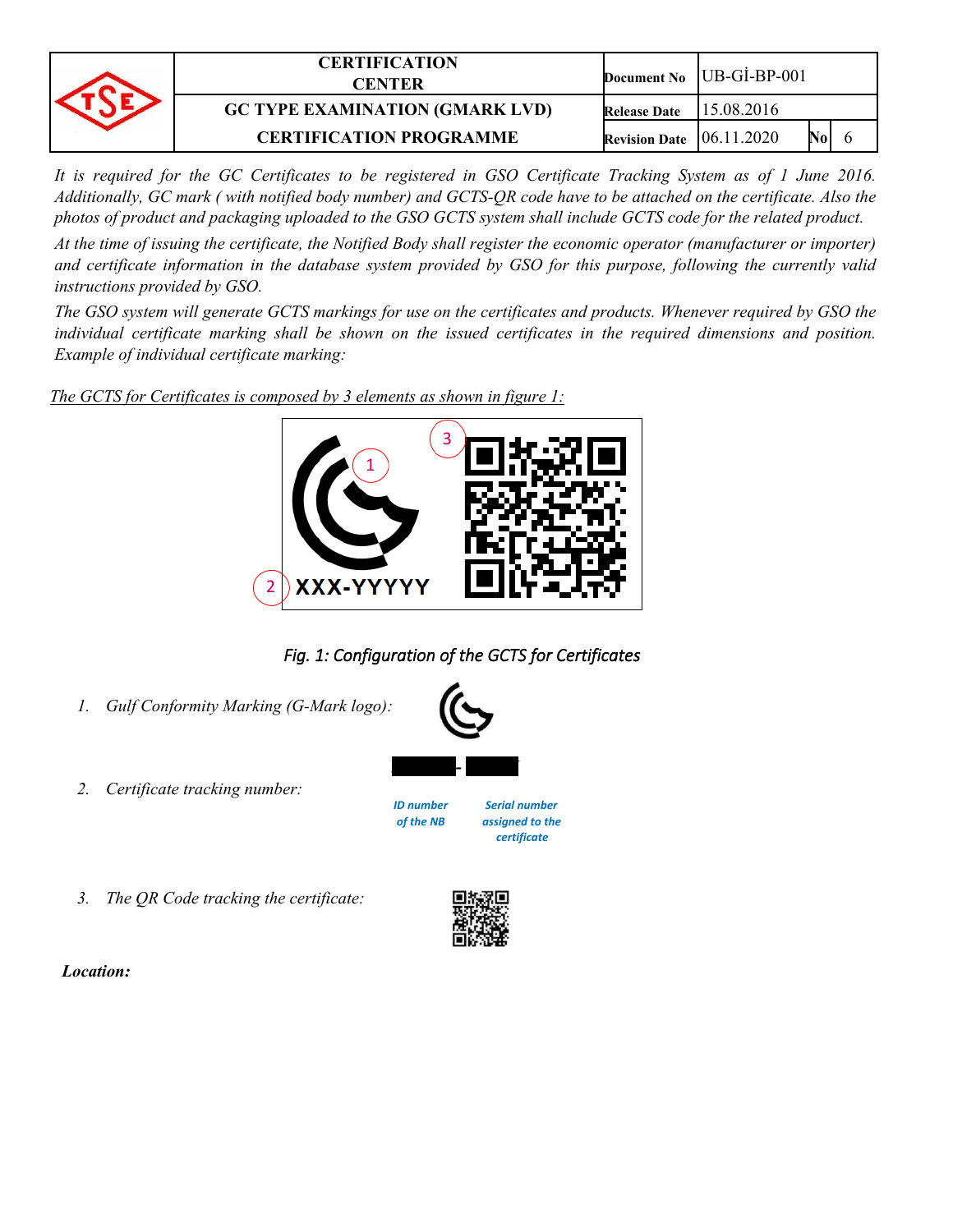*The Notified Body shall download the GCTS that is generated by the GSO Certificate Tracking System and place it at least in the first page of the certificate to be readily available for the verification of the certificate by competent authorities in the GSO member states.*

## *Dimensions*

 *GCTS for Certificates shall be downloaded from GSO Tracking System and placed on the first page of the relevant Certificate with a minimum width of 4 cm and a minimum height of 2.2 cm.*



*Fig. 2: Minimum dimensions of the GCTS for Certificates*

*Provided that the minimum dimensions are respected, the GCTS may be enlarged, but proportions shall be maintained. The elements of the GCTS for Certificates shall be considered as a single entity for purposes of enlargement.*

*The GCTS for Products is composed by two elements as shown in Fig. 3:*



*Fig. 3: Configuration of the new GCTS for Products*

- *1. Gulf Conformity Marking (G-Mark logo):*
- 2. *The QR Code tracking the product*:



*In any case, the GCTS shall be visible on the outside surface or under an easily accessible part, which means a part that can be accessed without the use of a tool (for example a removable cover or a door).*



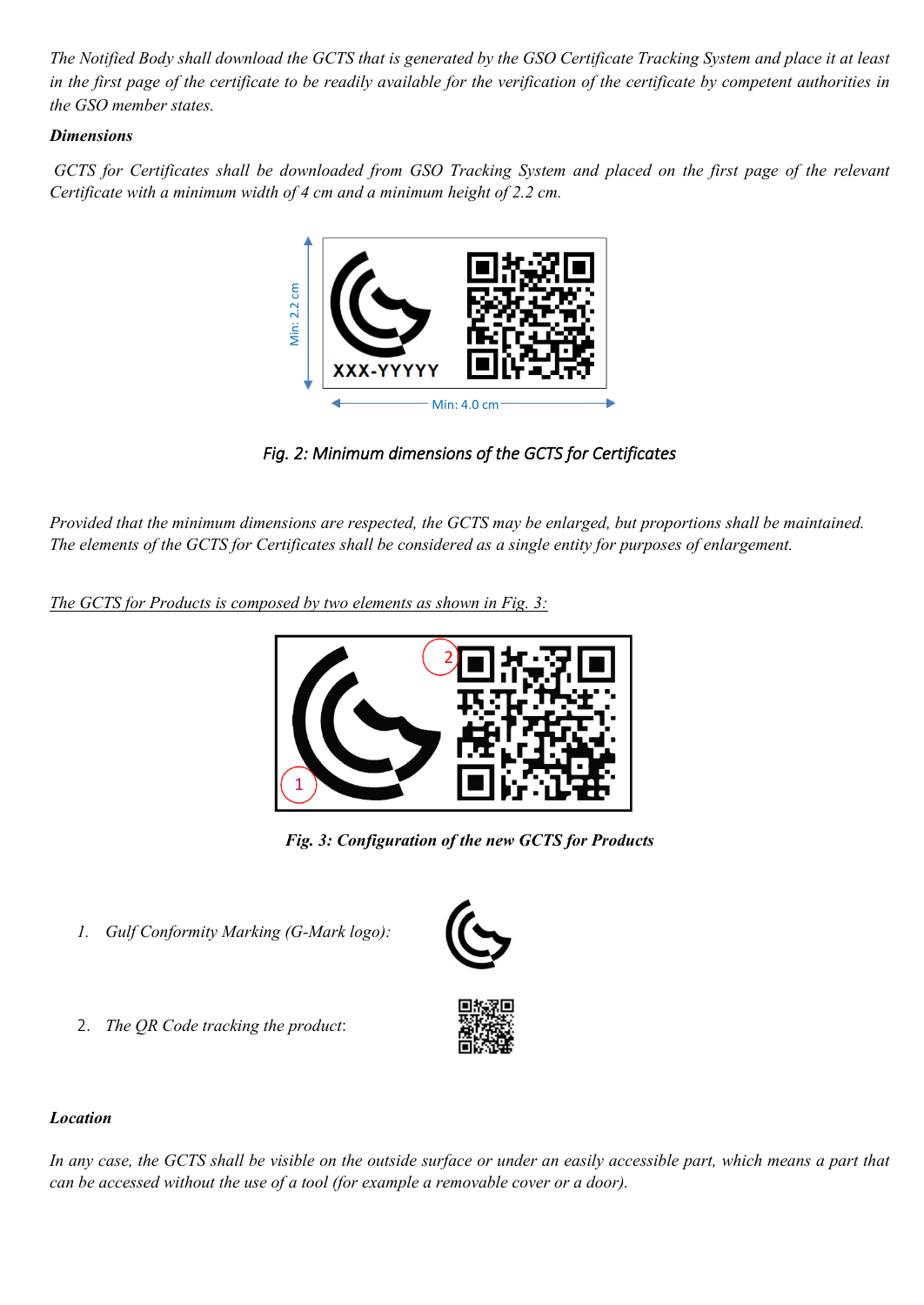*The manufacturer is responsible to keep The Type Examination Document, Conformity Declaration And Technical File at least for 10 Years.*

*If there is an authorized representative shall perform the tasks specified in the mandate received from the Manufacturer. The mandate shall allow the Authorized Representative to do at least the following:*

- *a. Keep the Manufacturer Declaration of Conformity and the Technical Documentation at the disposal of the Competent National Authorities for a period of 10 years after the product has been placed on the market;*
- *b. Further to a reasoned request from the Competent National Authorities, provide those authorities with all the information and documentation necessary to demonstrate the conformity of electrical equipment;*
- *c. Cooperate with the Competent National Authorities, at their request, on any action taken to eliminate the risks posed by electrical equipment covered by the mandate.*

*The Importer shall, for a period of 10 years after the electrical equipment has been placed on the market, keep copies of the Manufacturer Declaration of Conformity and the Importer Declaration of Conformity at the disposal of the Competent National Authorities.*

*Any applicable registration fees levied by GSO shall be collected from the client by the Notified Body, who will pay such fees directly to GSO on behalf of the client.*

**Page 4/7**

**Wheter this document is up to date shall be electronically tracked from TSE Document Management System**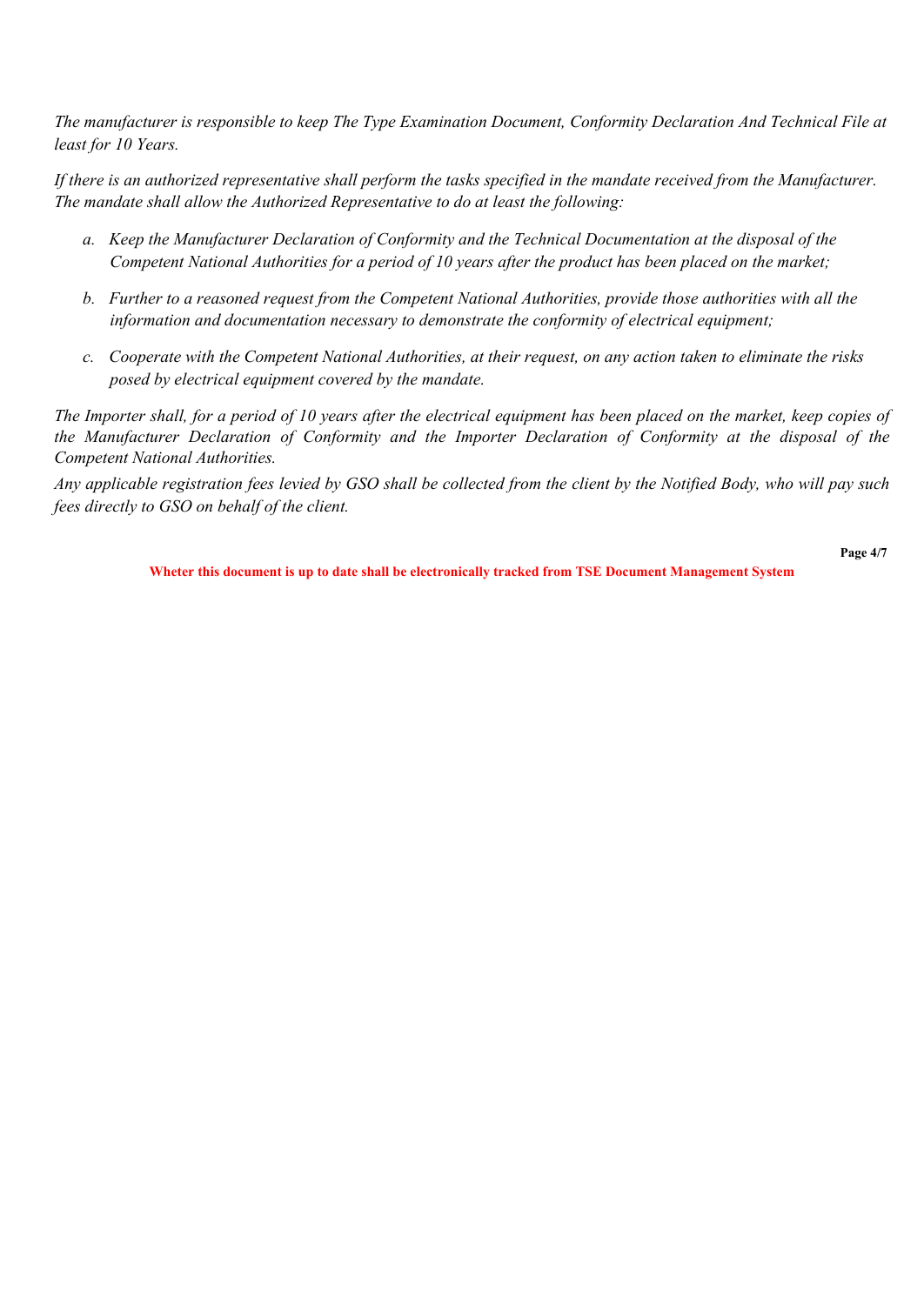| <b>CERTIFICATION</b><br>CENTER         |                                    | Document No $ UB-GI-BP-001$ |     |
|----------------------------------------|------------------------------------|-----------------------------|-----|
| <b>GC TYPE EXAMINATION (GMARK LVD)</b> | <b>Release Date</b>                | 15.08.2016                  |     |
| <b>CERTIFICATION PROGRAMME</b>         | <b>Revision Date</b> $ 06.11.2020$ |                             | Nol |

*Suspension and withdrawal of already issued certifications shall be recorded in the GSO database system.*

*If TSE determine the G MARK or GCTS-QR code is misused or unfair commercial used ( e.g. marking based on terminated certificates or certificates are not approved by GSO etc. ) by the manufacturer*, *TSE informs the GCC organization.*

### *4.3.2* **Billing**

Fees in return for services are invoiced according to **Conformity Assessment Services Finalizing Procedure.**

*If applicant submitted proforma invoice and inspection is done according to proforma invoice, before issuing certificate, commercial invoice is requested from company and proforma invoice and commercial invoice contents are compared.*

### *4.3.3* **Communication**

Any kind of communication with authorized bodies and other notified bodies shall be performed according to **External Notifications and Announcements Procedure.** If necessary, GSO shall be provided with technical support by TSE technical personnel for free. *Support for Legal issues shall be provided by GCC Legal Representative who is not responsible for any stages in certification process ( application, evaluation etc.)*

## **5. RELATED DOCUMENTS AND REGISTRATIONS**

BD-142004-01 Gulf Technical Regulation for Low Voltage Electrical Equipment and Appliances TC143301-01 List 2: Electrical equipment and appliances list in Annex 4 GSO- Rules for the Use of the GSO Conformity Tracking Symbol (GCTS) GSO-The Essential items For Certificates Issued By The GSO Notified Bodies [TSE - C](http://qdms.tse.org.tr/QDMS/QDMSNET/Document/DokumanGoruntuleme.aspx?ROWINDEX=-1&PAGEINDEX=0&kod=TSE+-+Y%C3%B6nerge+(002)&revNo=0&Criteria=lgTnTxmwatlJ4gRc3hSKFPh$$$1ZHrDI7Cyebmj8XpLCkIAU8Q$$$8fl9%C3%9F%C3%9F%C3%9FTLunUbfzGYk870QKduKXURyJONAtIOOIbmGRHwk9xD08YjMp5srs%C3%9F%C3%9F%C3%9FafhnwMmqeFS3RMIa5lSM20CWSaipRX20vZfO$$$TImCx0DCSZU8eW7yOQ$$$XI9lvZ3g%C3%9F%C3%9F%C3%9FgyOb5t3D5ACWixmk%C3%9F%C3%9F%C3%9F2rj10ieiBDImpmG5hkR8JPcQ%C3%9F%C3%9F%C3%9FOAaGjCe1ur5Mu6dRt$$$MZiTzvRAp24pddZg37ihffWF)ertification Directive TSE - Product Certification Procedures and Principles Product Certification Application Procedure [\(UB-PR-001\)](http://qdms.tse.org.tr/QDMS/QDMSNET/Document/DokumanGoruntuleme.aspx?ROWINDEX=0&PAGEINDEX=0&kod=UB-PR-001&revNo=18&Criteria=K0CJEsY33CNvo$$$3OPCXaxjfAKRECjuHM) Product Certification Planning Procedure [\(UB-PR-002\)](http://qdms.tse.org.tr/QDMS/QDMSNET/Document/DokumanGoruntuleme.aspx?ROWINDEX=0&PAGEINDEX=0&kod=UB-PR-001&revNo=18&Criteria=K0CJEsY33CNvo$$$3OPCXaxjfAKRECjuHM) Product Certification Outcome Assessment Procedure [\(UB-PR-004\)](http://qdms.tse.org.tr/QDMS/QDMSNET/Document/DokumanGoruntuleme.aspx?ROWINDEX=0&PAGEINDEX=0&kod=UB-PR-001&revNo=18&Criteria=K0CJEsY33CNvo$$$3OPCXaxjfAKRECjuHM) Certification Issuing Procedure [\(BM-PR-009\)](http://qdms.tse.org.tr/QDMS/QDMSNET/Document/DokumanGoruntuleme.aspx?ROWINDEX=0&PAGEINDEX=0&kod=UB-PR-001&revNo=18&Criteria=K0CJEsY33CNvo$$$3OPCXaxjfAKRECjuHM) External Notifications and Announcements Procedure [\(BM-PR-005\)](http://qdms.tse.org.tr/QDMS/QDMSNET/Document/DokumanGoruntuleme.aspx?ROWINDEX=0&PAGEINDEX=0&kod=UB-PR-001&revNo=18&Criteria=K0CJEsY33CNvo$$$3OPCXaxjfAKRECjuHM) GC National Deviations List ([UB-Gİ-LS-004](http://qdms.tse.org.tr/QDMS/QDMSNET/Document/DokumanGoruntuleme.aspx?ROWINDEX=0&PAGEINDEX=0&kod=UB-G%C4%B0-LS-004&revNo=1&Criteria=K0CJEsY33COLh1Vd6akfozfAKRECjuHM)) Qualification And Assignment Method of Product Certification Experts (UB-TL-004) Procedure of the Sanctions to be Imposed On Certified Bodies [\(BM-PR-006\)](http://qdms.tse.org.tr/QDMS/QDMSNET/Document/DokumanGoruntuleme.aspx?ROWINDEX=0&PAGEINDEX=0&kod=UB-PR-001&revNo=18&Criteria=K0CJEsY33CNvo$$$3OPCXaxjfAKRECjuHM) Product Certification Application Form (UB-FR-001) GC Application- Additional Information Form ([UB-Gİ-FR-001](http://qdms.tse.org.tr/QDMS/QDMSNET/Document/DokumanGoruntuleme.aspx?ROWINDEX=3&PAGEINDEX=0&kod=UB-G%C4%B0-FR-001&revNo=1&Criteria=K0CJEsY33CPBhSS%C3%9F%C3%9F%C3%9F%C3%9F%C3%9F%C3%9FbK3zzfAKRECjuHM)) GC LVD Technical File Assessment Form (UB-Gİ-FR-007) GC Examination and Outcome Assessment Form ([UB-Gİ-FR-002](http://qdms.tse.org.tr/QDMS/QDMSNET/Document/DokumanGoruntuleme.aspx?ROWINDEX=3&PAGEINDEX=0&kod=UB-G%C4%B0-FR-002&revNo=0&Criteria=K0CJEsY33CPBhSS%C3%9F%C3%9F%C3%9F%C3%9F%C3%9F%C3%9FbK3zzfAKRECjuHM)) GC Type Examination Certificate and its Annex (UB-Gİ-FR-004) GC Type Examination Certificate Contract (UB-Gİ-FR-008) GC External Document List (UB-Gİ-LS-003) GC - Expert List (UB-Gİ-LS-001)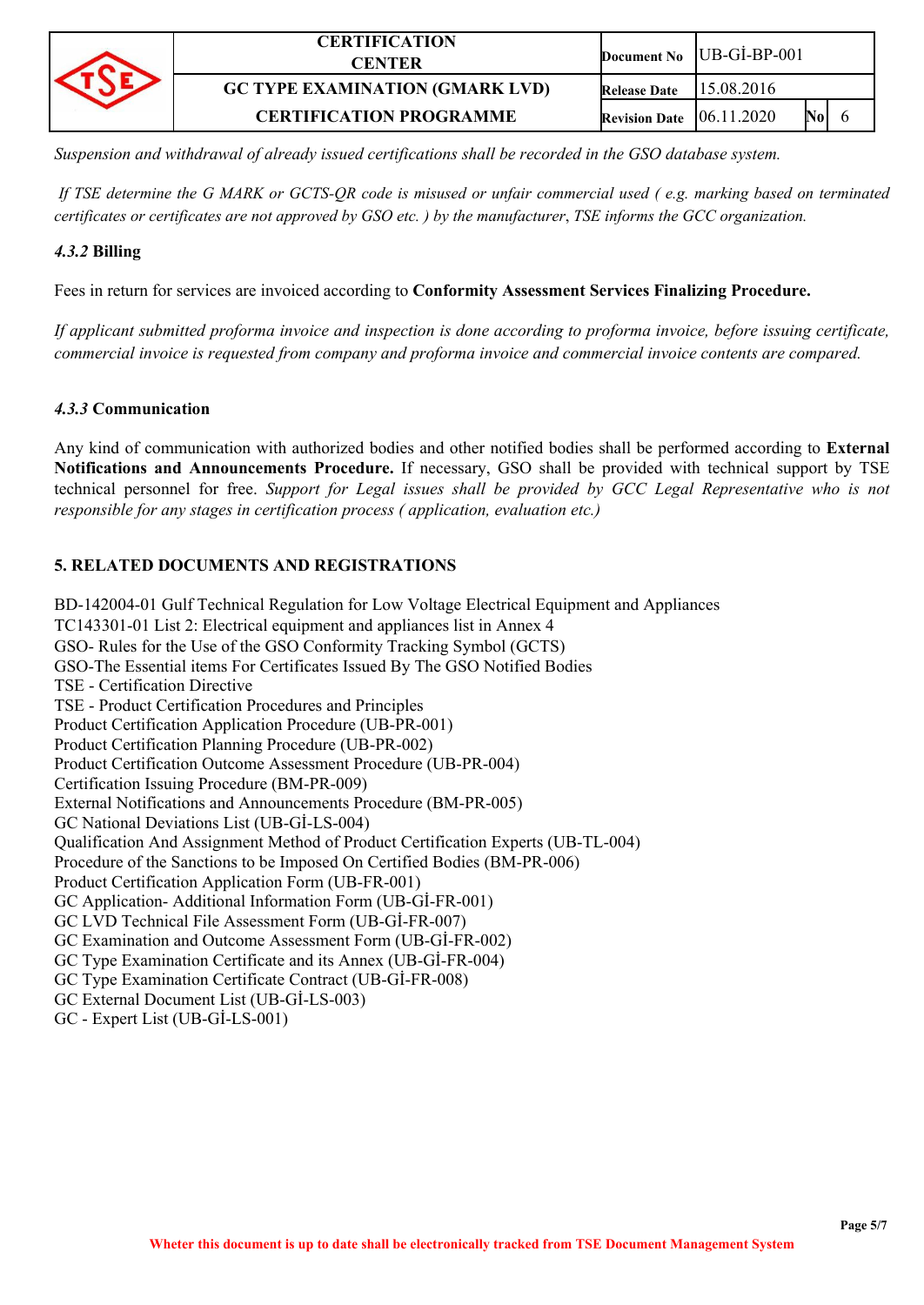| <b>CERTIFICATION</b><br>CENTER         |                      | Document No $ UB-GI-BP-001 $ |  |
|----------------------------------------|----------------------|------------------------------|--|
| <b>GC TYPE EXAMINATION (GMARK LVD)</b> | <b>Release Date</b>  | 115.08.2016                  |  |
| <b>CERTIFICATION PROGRAMME</b>         | <b>Revision Date</b> | Nol<br>[06.11.2020]          |  |

#### **6. FLOW CHART**

# **FLOW CHART OF GC MARKING CONFORMITY ASSESSMENT PROCESSES**



# **FLOW CHART OF APPLICATION REVIEW**

**APPLICATION REVIEW** (MAXIMUM 10 DAYS)